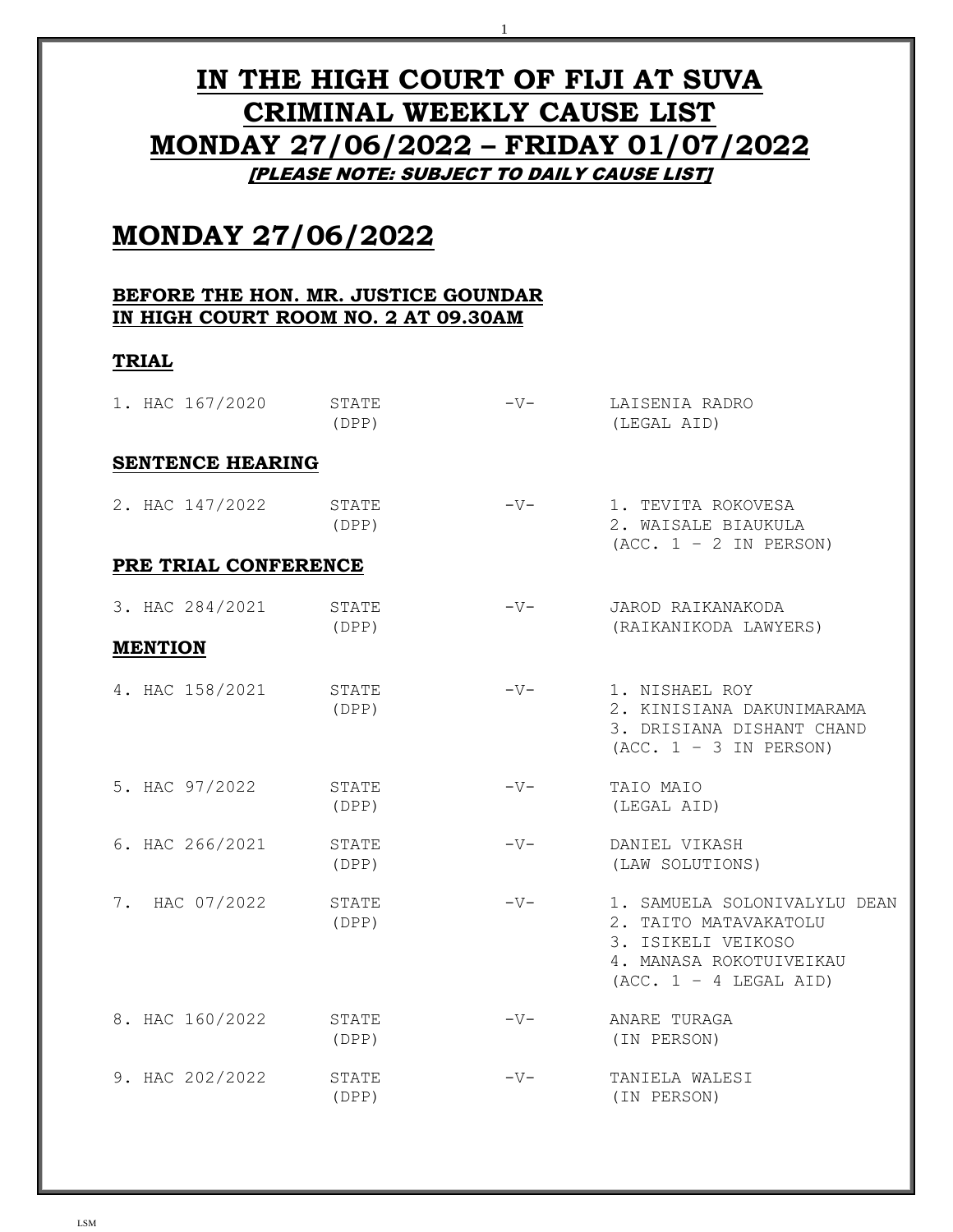|                                                                               |                | 2     |                                                                                           |
|-------------------------------------------------------------------------------|----------------|-------|-------------------------------------------------------------------------------------------|
| <b>FIRST CALL</b>                                                             |                |       |                                                                                           |
| 8. HAM 167/2022 ATESHWAR PRASAD -V-                                           | (IQBAL & CO)   |       | STATE<br>(DPP)                                                                            |
| BEFORE THE HON. MR. JUSTICE TEMO<br>IN HIGH COURT ROOM NO. 4 AT 10.00AM       |                |       |                                                                                           |
| <b>CONT.OF TRIAL</b>                                                          |                |       |                                                                                           |
| 1. HAC 343/2019                                                               | STATE<br>(DPP) | $-V-$ | 1. KILIONI VATUTAQIRI<br>2. LEMEKI BALEITAVUA<br>$(ACC. 1 - 2 LEGAL AID)$                 |
| <b>TRIAL</b>                                                                  |                |       |                                                                                           |
| 2. HAC 224/2020                                                               | STATE<br>(DPP) | $-V-$ | ARVIND CHAND RAI<br>(JITEN REDDY LAWYERS)                                                 |
| <b>SENTENCE</b>                                                               |                |       |                                                                                           |
| 3. HAC 357/2017                                                               | STATE<br>(DPP) | $-V-$ | INOKE GADRE<br>(LEGAL AID)                                                                |
| <b>MENTION</b>                                                                |                |       |                                                                                           |
| 4. HAC 156/2022                                                               | STATE<br>(DPP) | $-V-$ | KILIONI KOROITAMANA<br>(LEGAL AID)                                                        |
|                                                                               |                |       |                                                                                           |
| BEFORE THE HON. MR. JUSTICE RAJASINGHE<br>IN HIGH COURT ROOM NO. 3 AT 09.30AM |                |       |                                                                                           |
| <b>MENTION</b>                                                                |                |       |                                                                                           |
| 1. HAC 57/2022                                                                | STATE<br>(DPP) | $-V-$ | 1. ERONI NAQOVA<br>2. SEMITI VAKATUAKAI<br>3. VILIKESA DELANA<br>$(ACC. 1 - 3 LEGAL AID)$ |
|                                                                               |                |       |                                                                                           |
| BEFORE THE HON. DR. JUSTICE KUMARAGE<br>IN HIGH COURT ROOM NO. 1 AT 09.30AM   |                |       |                                                                                           |
| <b>TRIAL</b>                                                                  |                |       |                                                                                           |
| 1. HACD 007/2022S                                                             | FICAC<br>(L/O) | $-V-$ | SALOTE VUIBURETA RADRODRO<br>(VALENITABUA & ASSOC)                                        |
| <b>HEARING</b>                                                                |                |       |                                                                                           |
| 2. HACD 06/2021S                                                              | FICAC<br>(L/O) | $-V-$ | BOBBY J. MAHARAJ<br>(R.PATEL LAWYERS)                                                     |
| <b>MENTION</b>                                                                |                |       |                                                                                           |
| 3. HAC 100/2021                                                               | STATE<br>(DPP) | $-V-$ | ELVIN NAND<br>(LEGAL AID)                                                                 |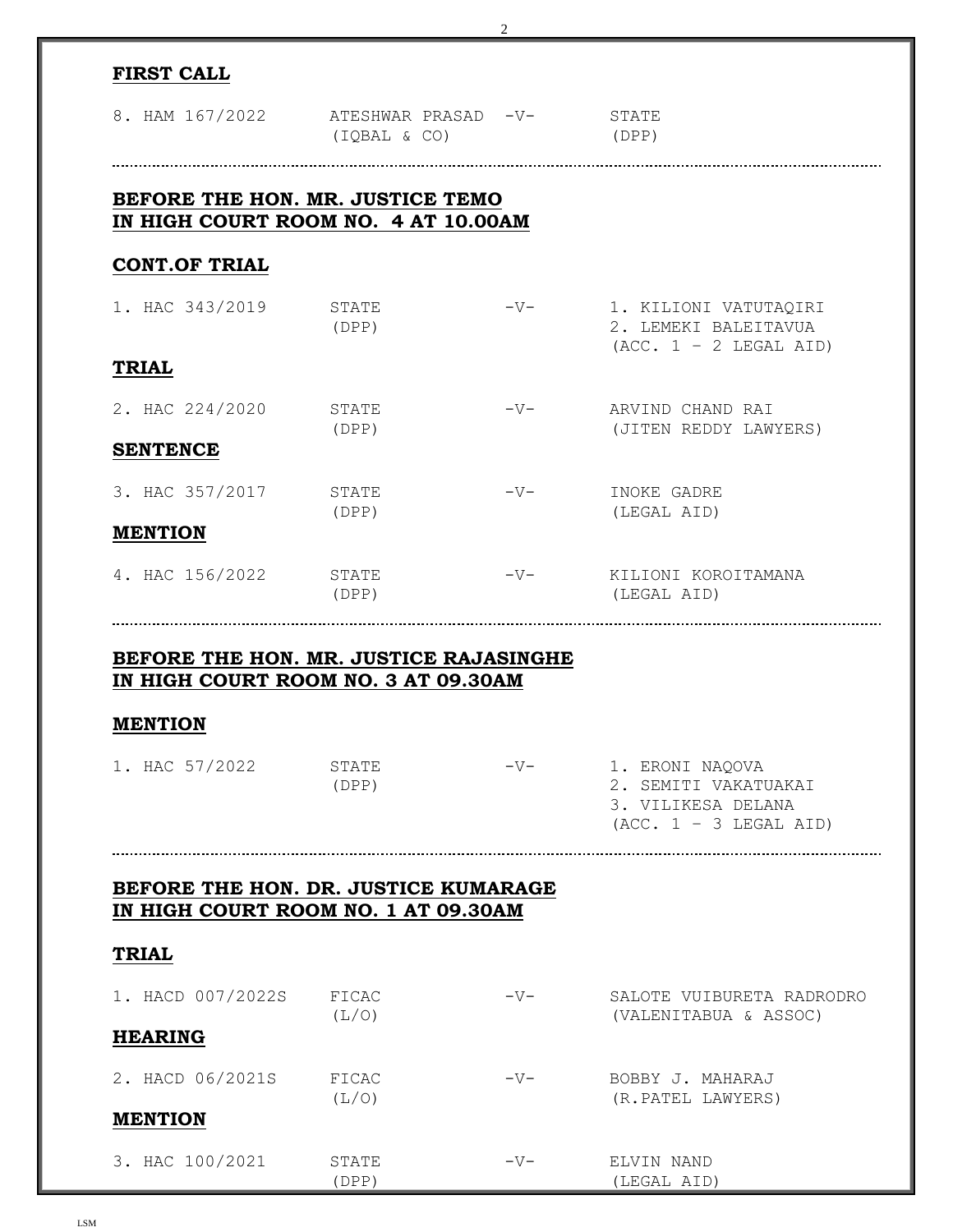| 4. HAC 049/2022                        | STATE<br>(DPP)                                     | $-V-$ |                             | 1. TUPOU WAQABACA<br>2. SENIJIELI PUAMAU<br>$(ACC. 1 - 2 LEGAL AID)$ |
|----------------------------------------|----------------------------------------------------|-------|-----------------------------|----------------------------------------------------------------------|
| 5. HAC 72/2022                         | STATE<br>(DPP)                                     | $-V-$ |                             | MALAKAI VITILAU<br>(LORATH LAWYERS)                                  |
| 6. HAM 135/2022                        | SIMIONE ROKACIKACI -V-<br>(LEGAL AID)              |       | STATE<br>(DPP)              |                                                                      |
| 7. HACDA 05/2021S<br><b>FIRST CALL</b> | FICAC<br>(L/O)                                     | $-V-$ |                             | SHANNON SHAHIL CHAND<br>(KOHLI & SINGH LAWYERS)                      |
| 8. HAC 195/2022                        | STATE<br>(DPP)                                     | $-V-$ | MAPA VAKARAU<br>(IN PERSON) |                                                                      |
| 9. HACDM 011/2022S                     | SALOTE VUIBURETA RADRODRO<br>(VALENITABUA & ASSOC) |       | $-V-$                       | FICAC<br>(L/O)                                                       |

#### **BEFORE THE HON. MR. JUSTICE KULATUNGA IN HIGH COURT ROOM NO. 10 AT 09.30AM**

#### **MENTION**

|  | 1. HAM 158/2022 | (LEGAL AID)    | MOSESE SUKABULA -V- |       | STATE<br>(DPP)                                           |  |
|--|-----------------|----------------|---------------------|-------|----------------------------------------------------------|--|
|  | 2. HAC 173/2022 | STATE<br>(DPP) |                     | $-V-$ | 1. MOSESE SUKABULA<br>2. U.B<br>$(ACC. 1 - 2 LEGAL AID)$ |  |

## **CONT OF TRIAL AT 10.00AM**

| 3. HAC 286/2019 | STATE | $-V-$ | KIALA M.P.HENRI LUSAKA |
|-----------------|-------|-------|------------------------|
|                 | 'DPP) |       | (SHEKINAH LAW)         |

#### **BEFORE THE HON. MADAM. JUSTICE BULL IN HIGH COURT ROOM NO. AT 09.30AM**

#### **TRIAL**

| 1. HAC 231/2020      | STATE<br>(DPP) | $-V-$ | KALAVETI CAWA<br>(LEGAL AID)                                                                                                             |
|----------------------|----------------|-------|------------------------------------------------------------------------------------------------------------------------------------------|
| PRE TRIAL CONFERENCE |                |       |                                                                                                                                          |
| 2. HAC 185/2020      | STATE<br>(DPP) | $-V-$ | 1. SEVANAIA NAROGI<br>2. KAMELI TUKANA<br>3. MAFOA KOROSAYA<br>4. INOKE NAGATA<br>(ACC. 1 & 4 RAIKACI LAWYERS)<br>(ACC. 2 LAW SOLUTIONS) |

(ACC. 3 TIRATH SHARMA LAWYERS)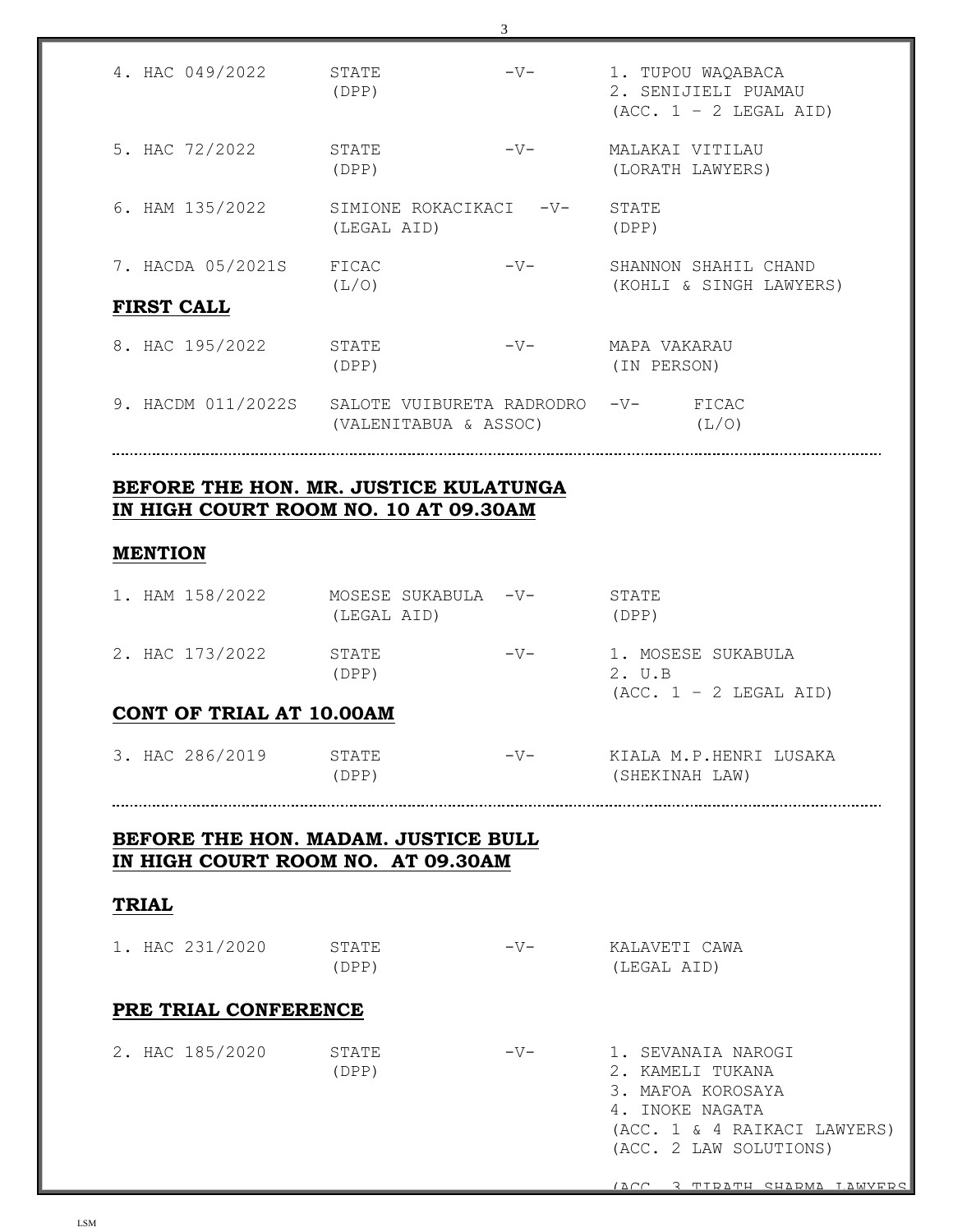| <b>MENTION</b>                      |                                                                            |       |                                                                        |
|-------------------------------------|----------------------------------------------------------------------------|-------|------------------------------------------------------------------------|
| 3. HAC 289/2021                     | STATE<br>(DPP)                                                             | $-V-$ | EPINERI VULA<br>(LEGAL AID)                                            |
| 4. HAC 71/2022                      | STATE<br>(DPP)                                                             | $-V-$ | 1. ETUATE VEIQARAVI<br>2. MELI LESUMAIROMA<br>$(ACC. 1 - 2 LEGAL AID)$ |
| <b>FIRST CALL</b>                   |                                                                            |       |                                                                        |
| 5. HAM 121/2022                     | TANIELA SEDUADUA -V-<br>(IN PERSON)                                        |       | STATE<br>(DPP)                                                         |
| <b>TUESDAY 28/06/2022</b>           |                                                                            |       |                                                                        |
|                                     |                                                                            |       |                                                                        |
|                                     | BEFORE THE HON. MR. JUSTICE GOUNDAR<br>IN HIGH COURT ROOM NO. 2 AT 09.30AM |       |                                                                        |
|                                     |                                                                            |       |                                                                        |
| <b>MENTION</b>                      |                                                                            |       |                                                                        |
| 1. HAC 150/2021                     | STATE<br>(DPP)                                                             | $-V-$ | TUIMOALA KOTOBALAVU<br>(LEGAL AID)                                     |
|                                     |                                                                            |       |                                                                        |
|                                     | BEFORE THE HON. MR. JUSTICE TEMO                                           |       |                                                                        |
|                                     | IN HIGH COURT ROOM NO. 4 AT 10.00AM                                        |       |                                                                        |
| PRE TRIAL CONFERENCE                |                                                                            |       |                                                                        |
| 1. HAC 098/2022                     | STATE                                                                      | $-V-$ | ROKO J.M. WAQAIRATU                                                    |
|                                     | (DPP)                                                                      |       | (LEGAL AID)                                                            |
|                                     |                                                                            |       |                                                                        |
|                                     | BEFORE THE HON. MR. JUSTICE RAJASINGHE                                     |       |                                                                        |
| IN HIGH COURT ROOM NO. 3 AT 09.30AM |                                                                            |       |                                                                        |
|                                     |                                                                            |       |                                                                        |
| <b>FIRST CALL</b>                   |                                                                            |       |                                                                        |
|                                     |                                                                            |       |                                                                        |
| 1. HAC 199/2022                     | STATE<br>(DPP)                                                             |       | (IN ERSON)                                                             |
|                                     |                                                                            |       |                                                                        |
|                                     | BEFORE THE HON. DR. JUSTICE KUMARAGE                                       |       |                                                                        |
|                                     | IN HIGH COURT ROOM NO. 1 AT 09.30AM                                        |       |                                                                        |
| <b>MENTION</b>                      |                                                                            |       |                                                                        |
| 1. HAM 134/2022                     | TEVITA SUKABULA -V-                                                        |       | STATE                                                                  |
|                                     | (LEGAL AID)                                                                |       | (DPP)                                                                  |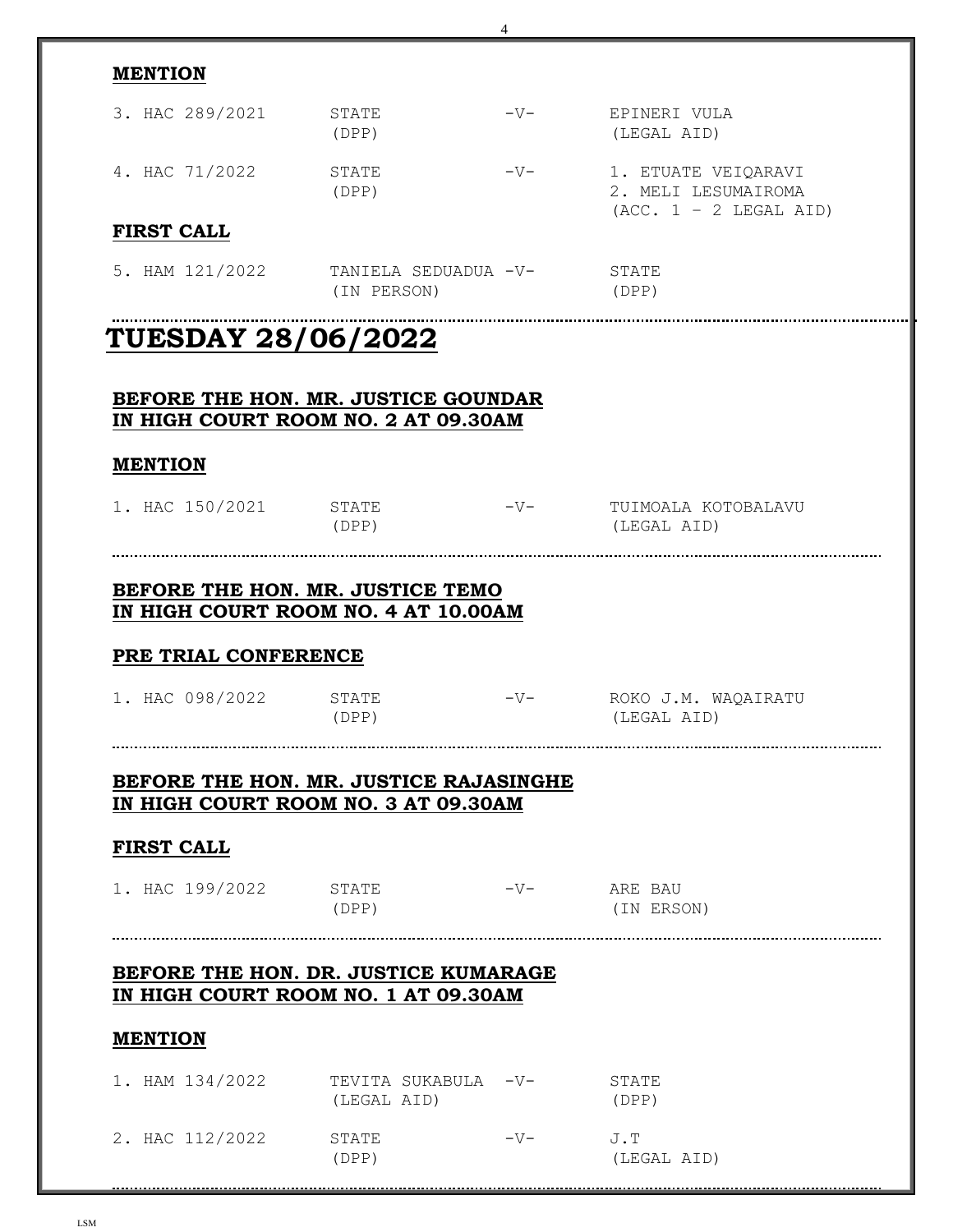## **BEFORE THE HON. MR. JUSTICE KULATUNGA IN HIGH COURT ROOM NO. 10 AT 09.30AM**

#### **NEWTON HEARING**

| 1. HAC 101/2022 | STATE<br>(DPP)                                       | $-V-$ |                |              | 1. RATU MAIKA BOLOBOLO<br>$(ACC. 1 - 2 LEGAL AID)$             | 2. INOKE RAIWALUI KIRIKIRIKUL |
|-----------------|------------------------------------------------------|-------|----------------|--------------|----------------------------------------------------------------|-------------------------------|
| <b>MENTION</b>  |                                                      |       |                |              |                                                                |                               |
| 2. HAM 110/2022 | INOKE RAIWALUI KIRIKIRIKULA -V- STATE<br>(LEGAL AID) |       |                |              | (DPP)                                                          |                               |
| 3. HAC 67/2022  | STATE<br>(DPP)                                       | $-V-$ |                | 1. JONE BOLA | 2. MANASA TOGAMALO<br>(ACC. 1 LEGAL AID)<br>(ACC. 2 SENTENCED) |                               |
| 4. HAC 166/2022 | STATE<br>(DPP)                                       | $-V-$ |                | (LEGAL AID)  | VILIMONI VESI                                                  |                               |
| 5. HAM 155/2022 | VILIMONI VESI     -V-<br>(LEGAL AID)                 |       | STATE<br>(DPP) |              |                                                                |                               |
| 6. HAM 93/2022  | RAMENATABE VUATAUVOLI<br>(LEGAL AID)                 |       | $-V-$          |              | STATE<br>(DPP)                                                 |                               |

5

#### **BEFORE THE HON. MADAM. JUSTICE BULL IN HIGH COURT ROOM NO. AT 09.30AM**

#### **MENTION**

| 1. HAC 95/2021    | STATE<br>(DPP)                     | $-V-$ | 1. SENITIKI COLATI<br>2. TANIELA SEDUADUA<br>3. VARASIKO RAKAI<br>4. JOSEVATA RAKAI<br>$(ACC. 1 - 3 LEGAL AID)$<br>(ACC. 4 IN PERSON) |
|-------------------|------------------------------------|-------|---------------------------------------------------------------------------------------------------------------------------------------|
| 2. HAM 146/2022   | JOSEFA RAKAI<br>(IN PERSON)        | $-V-$ | STATE<br>(DPP)                                                                                                                        |
| <b>FIRST CALL</b> |                                    |       |                                                                                                                                       |
| 3. HAC 192/2022   | STATE<br>(DPP)                     | $-V-$ | PAULA RADOGO<br>(IN PERSON)                                                                                                           |
| 4. HAC 196/2022   | STATE<br>(DPP)                     | $-V-$ | TULIASI NAIVAKASILI<br>(IN PERSON)                                                                                                    |
| 5. HAM 144/2022   | SENITIKI COLATI -V-<br>(LEGAL AID) |       | STATE<br>(DPP)                                                                                                                        |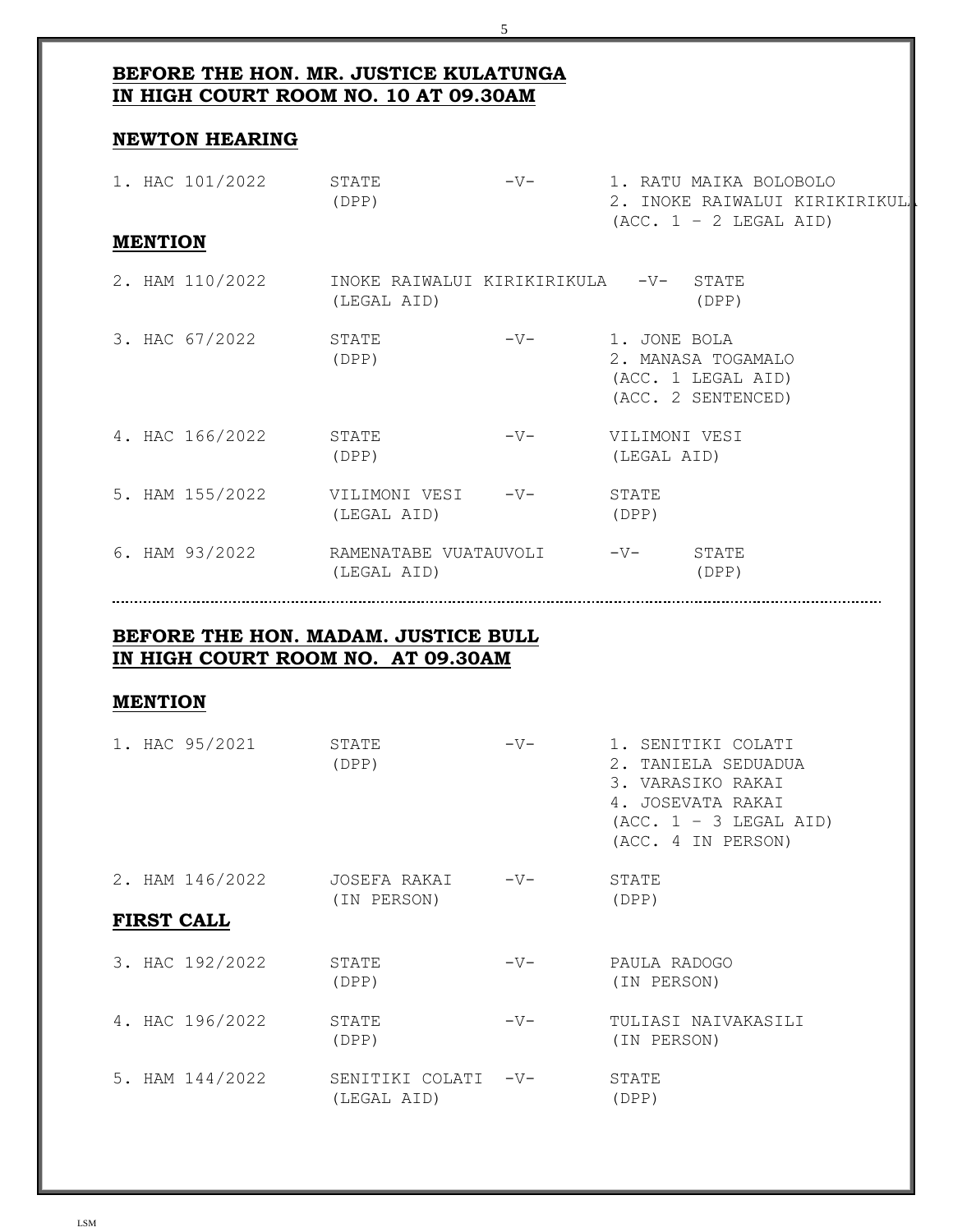| <b>CLOSING SUBMISSION AT 11.30AM</b>                                       |                                   |       |                                                                       |  |  |  |  |
|----------------------------------------------------------------------------|-----------------------------------|-------|-----------------------------------------------------------------------|--|--|--|--|
| 6. HAC 380/2019                                                            | STATE<br>(DPP)                    |       | -V- TAITO SOSOWALE<br>(LEGAL AID)                                     |  |  |  |  |
| JUDGMENT AT 03.00PM                                                        |                                   |       |                                                                       |  |  |  |  |
| 7. HAC 14/2021 STATE                                                       | (DPP)                             |       | (VALENITABUA & ASSOC)                                                 |  |  |  |  |
| <b>WEDNESDAY 29/06/2022</b>                                                |                                   |       |                                                                       |  |  |  |  |
| BEFORE THE HON. MR. JUSTICE GOUNDAR<br>IN HIGH COURT ROOM NO. 2 AT 09.30AM |                                   |       |                                                                       |  |  |  |  |
| <b>MENTION</b>                                                             |                                   |       |                                                                       |  |  |  |  |
| 1. HAC 47/2022 STATE - V- LOMANI TAMANI                                    | (DPP)                             |       | (IN PERSON)                                                           |  |  |  |  |
| BEFORE THE HON. MR. JUSTICE TEMO<br>IN HIGH COURT ROOM NO. 4 AT 10.00AM    |                                   |       |                                                                       |  |  |  |  |
| <b>HEARING</b>                                                             |                                   |       |                                                                       |  |  |  |  |
| 1. HAM 101/2022 FILIKESA ROKODINADINA -V- STATE                            | (LEGAL AID)                       |       | (DPP)                                                                 |  |  |  |  |
|                                                                            |                                   |       |                                                                       |  |  |  |  |
| BEFORE THE HON. DR JUSTICE KUMARAGE<br>IN HIGH COURT ROOM NO. 1 AT 09.30AM |                                   |       |                                                                       |  |  |  |  |
| <b>MENTION</b>                                                             |                                   |       |                                                                       |  |  |  |  |
| 1. HAC 239/2021                                                            | STATE<br>(DPP)                    | $-V-$ | 1. WAISALE VUETI LOVONI<br>2. OSEA TULEGA<br>$(ACC. 1 - 2 LEGAL AID)$ |  |  |  |  |
| 2. HAC 153/2022                                                            | STATE<br>(DPP)                    | $-V-$ | 1. R.J.C<br>2. S.L<br>3. S.R<br>$(ACC. 1 - 3 LEGAL AID)$              |  |  |  |  |
| 3. HAC 195/2021                                                            | STATE<br>(DPP)                    | $-V-$ | EREMASI RINASAU<br>(LEGAL AID)                                        |  |  |  |  |
| 4. HAM 129/2022                                                            | ILIAKIMI TABUA -V-<br>(LEGAL AID) |       | STATE<br>(DPP)                                                        |  |  |  |  |
|                                                                            |                                   |       |                                                                       |  |  |  |  |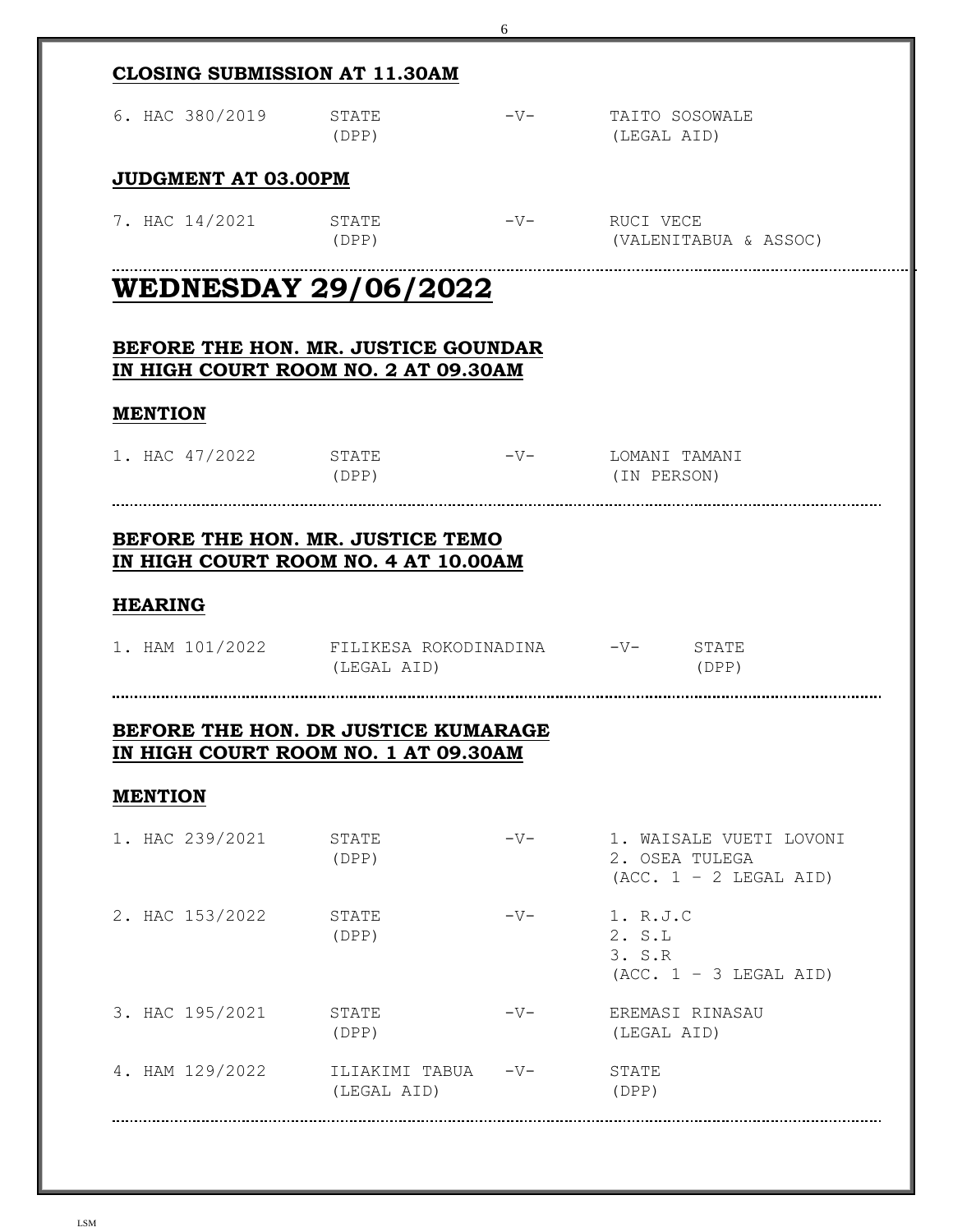| IN HIGH COURT ROOM NO. 10 AT 09.30AM                                                                                                                                                                                                                                                 |                                                                          |       |                                         |  |
|--------------------------------------------------------------------------------------------------------------------------------------------------------------------------------------------------------------------------------------------------------------------------------------|--------------------------------------------------------------------------|-------|-----------------------------------------|--|
| <b>MENTION</b>                                                                                                                                                                                                                                                                       |                                                                          |       |                                         |  |
| 1. HAC 012/2021 STATE                                                                                                                                                                                                                                                                | (DPP)                                                                    | $-V-$ | ISMELI CAGINA BALEIONO<br>(LEGAL AID)   |  |
| 2. HAC 182/2022 STATE                                                                                                                                                                                                                                                                | (DPP)                                                                    | $-V-$ | AMINIO ATANINANO TANIOVA<br>(LEGAL AID) |  |
| <b>FIRST CALL</b>                                                                                                                                                                                                                                                                    |                                                                          |       |                                         |  |
| 3. HAC 200/2022 STATE                                                                                                                                                                                                                                                                | (DPP)                                                                    | $-V-$ | TAUFE EREKI<br>(IN PERSON)              |  |
|                                                                                                                                                                                                                                                                                      | BEFORE THE HON. MADAM. JUSTICE BULL<br>IN HIGH COURT ROOM NO. AT 03.00PM |       |                                         |  |
| <b>JUDGMENT</b>                                                                                                                                                                                                                                                                      |                                                                          |       |                                         |  |
|                                                                                                                                                                                                                                                                                      |                                                                          |       |                                         |  |
|                                                                                                                                                                                                                                                                                      | (DPP)                                                                    |       | (MUNRO LEYS)                            |  |
|                                                                                                                                                                                                                                                                                      | STATE<br>(DPP)                                                           | $-V-$ | PENI WAQA<br>(LEGAL AID)                |  |
|                                                                                                                                                                                                                                                                                      | STATE<br>(DPP)                                                           |       | (IN PERSON)                             |  |
| 1. HAC 282/2020 STATE<br>BEFORE THE HON. MR. JUSTICE ALUTHGE<br>IN HIGH COURT ROOM NO. AT 09.30AM<br><b>MENTION</b><br>1. HAC 176/2022<br>2. HAC 186/2022<br><b>THURSDAY 30/06/2022</b><br>BEFORE THE HON. MR. JUSTICE TEMO<br>IN HIGH COURT ROOM NO. 4 AT 10.00AM<br><b>MENTION</b> |                                                                          |       |                                         |  |
| 1. HAA 17/2021                                                                                                                                                                                                                                                                       | MOHAMMED NOUZAB FAREED -V-<br>(SHERANI LAWYERS)                          |       | STATE<br>(DPP)                          |  |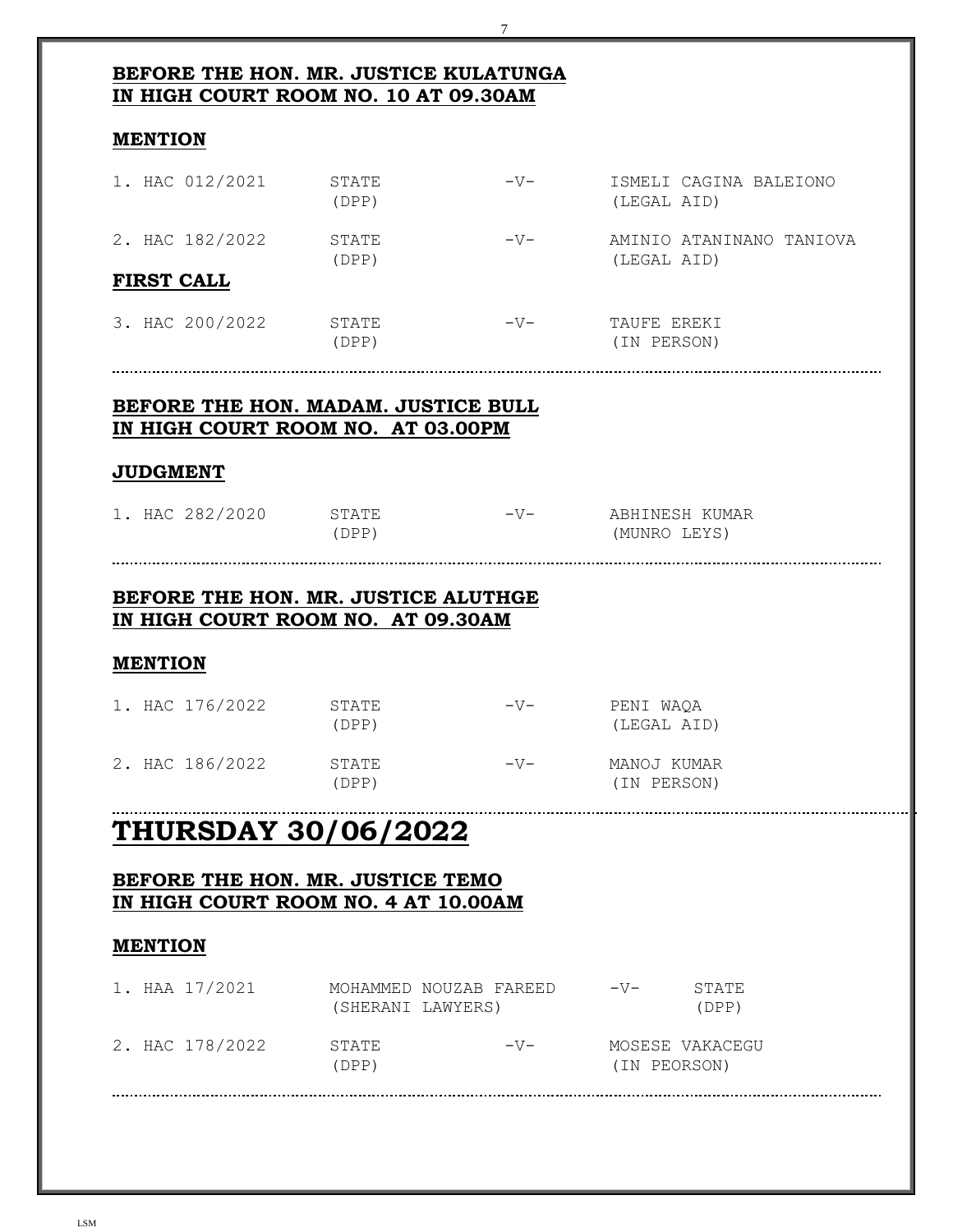### **BEFORE THE HON. MR. JUSTICE RAJASINGHE IN HIGH COURT ROOM NO. 3 AT 09.30AM**

#### **MENTION**

| 1. HAM 172/2022 | NAPOLIONI TAVU -V- | STATE |
|-----------------|--------------------|-------|
|                 | (IN PERSON)        | (DPP) |

#### 

## **BEFORE THE HON. DR. JUSTICE KUMARAGE IN HIGH COURT ROOM NO. 1 AT 09.30AM**

#### **MENTION**

| 1. HBM 65/2016    | FICAC<br>(L/O) | $-V-$ | FEROZ JAN MOHAMMED<br>(A.K.SINGH LAWYERS)  |
|-------------------|----------------|-------|--------------------------------------------|
| 2. HACDA 01/2022S | FICAC<br>(L/O) | $-V-$ | QIAN JIN SIN<br>(O'DRISCOL)                |
| 3. HAC 157/2022   | STATE<br>(DPP) | $-V-$ | KALYAN CHAND<br>(DHARMENDRA KUMAR LAWYERS) |
| 4. HAC 190/2022   | STATE<br>(DPP) | $-V-$ | CAMA KOTOBALAVU<br>(LEGAL AID)             |
| 5. HAC 81/2022    | STATE<br>(DPP) | $-V-$ | RATUNIVATULELE VULI<br>(LEGAL AID)         |

#### **BEFORE THE HON. MR. JUSTICE KULATUNGA IN HIGH COURT ROOM NO. 10 AT 09.30AM**

#### **MENTION**

| 1. HAC 26/2021  | STATE<br>(DPP)                                 | $-V-$ |                | 1. SAULA LUVEITASAU<br>2. TAITO SOKO TUILEVUKA<br>3. SIMIONE RAVAGA KOROI<br>$(ACC. 1 - 3 LEGAL AID)$                                      |
|-----------------|------------------------------------------------|-------|----------------|--------------------------------------------------------------------------------------------------------------------------------------------|
| 2. HAC 62/2021  | STATE<br>(DPP)                                 | $-V-$ |                | 1. ATUETA BALEKANA<br>2. PENIASI QALIBAU<br>3. KAMIELI SAUKURU<br>4. VARASIKO ADROLE<br>$(ACC. 1 - 2 & 4 LEGAL AID)$<br>(ACC. 3 IN PERSON) |
| 3. HAM 153/2022 | PENIASI QALOBAU -V-<br>(IN PERSON)             |       | STATE<br>(DPP) |                                                                                                                                            |
| 4. HAC 203/2022 | STATE<br>(DPP)                                 | $-V-$ |                | SHALEND SHELVIN CHAND<br>(JITEN REDDY LAWYERS)                                                                                             |
| 5. HAM 175/2022 | SHALEND SHELVIN CHAND<br>(JITEN REDDY LAWYERS) |       | $-V-$          | STATE<br>(DPP)                                                                                                                             |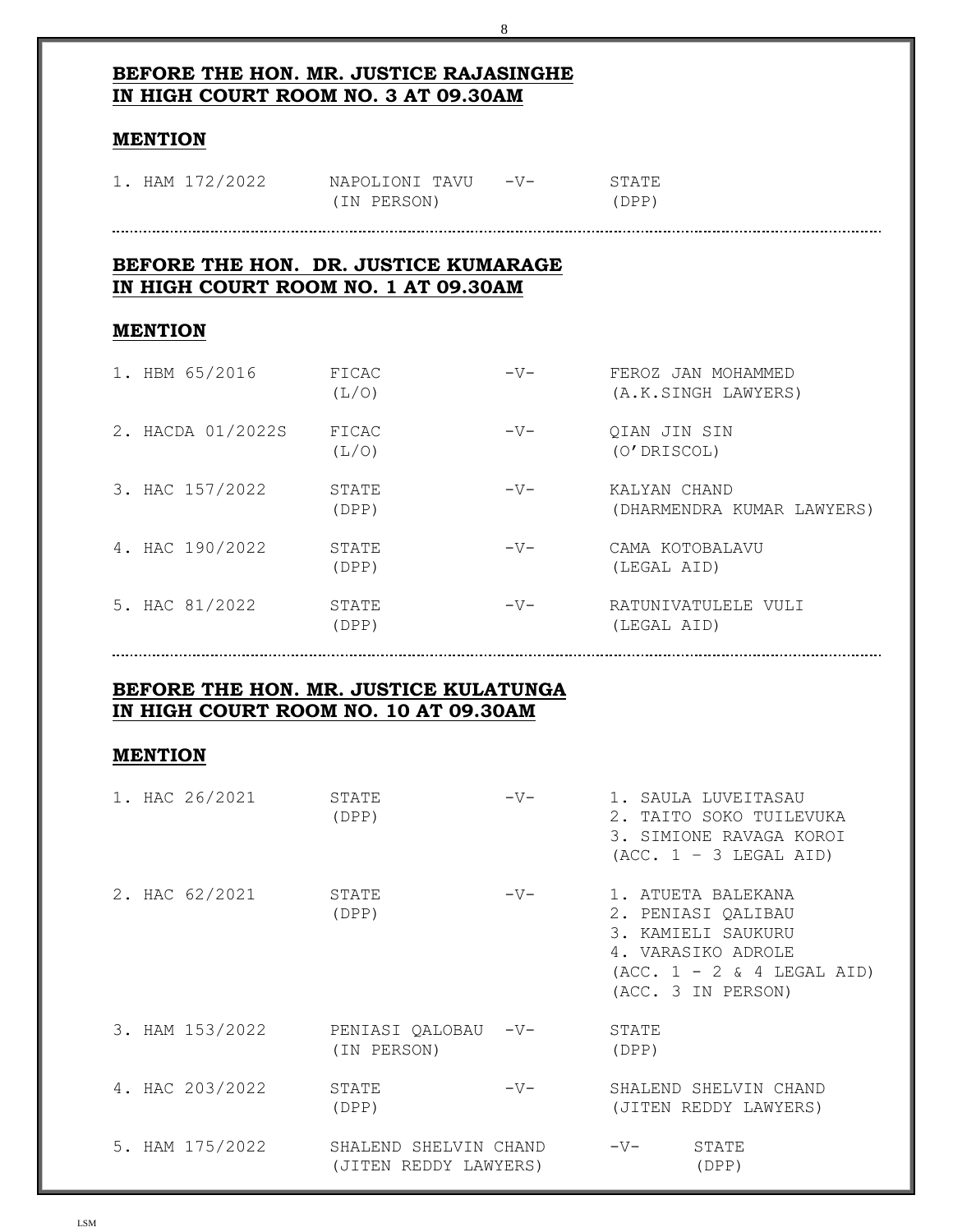| <b>FIRST CALL</b>                                                        |                                                                             |          |                                                                                        |
|--------------------------------------------------------------------------|-----------------------------------------------------------------------------|----------|----------------------------------------------------------------------------------------|
| 6. HAC 201/2022 STATE                                                    | (DPP)                                                                       | $-V J.T$ | (IN PERSON)                                                                            |
|                                                                          |                                                                             |          |                                                                                        |
| BEFORE THE HON. MADAM. JUSTICE BULL<br>IN HIGH COURT ROOM NO. AT 09.30AM |                                                                             |          |                                                                                        |
| <b>MENTION</b>                                                           |                                                                             |          |                                                                                        |
| 1. HAM 157/2022 ANASA RAMASAU -V-                                        | (IN PERSON)                                                                 |          | STATE<br>(DPP)                                                                         |
| <b>FIRST CALL</b>                                                        |                                                                             |          |                                                                                        |
| 2. HAC 206/2022 STATE                                                    | (DPP)                                                                       | $-V-$    | ARE WAIONA<br>(IN PERSON)                                                              |
| <b>FRIDAY 01/07/2022</b>                                                 |                                                                             |          |                                                                                        |
| BEFORE THE HON. MR. JUSTICE GOUNDAR                                      |                                                                             |          |                                                                                        |
| IN HIGH COURT ROOM NO. 2 AT 09.30AM                                      |                                                                             |          |                                                                                        |
| <b>SENTENCE HEARING</b>                                                  |                                                                             |          |                                                                                        |
| 1. HAC 138/2022                                                          | STATE<br>(DPP)                                                              | $-V-$    | 1. ISIKELI TIKOICINA<br>2. IOWANE BENEDITO<br>(ACC. 1 LEGAL AID)<br>(ACC. 2 IN PERSON) |
| 2. HAC 120/2021                                                          | STATE<br>(DPP)                                                              | $V -$    | 1. SIKELI ROKOLOA<br>2. LEMEKI ROKOLOA<br>$(ACC. 1 - 2 LEGAL AID)$                     |
| <b>HEARING</b>                                                           |                                                                             |          |                                                                                        |
| 3. HAA 15/2021                                                           | 1. LOIZ PERTDIS<br>2. CLEANTHIS PETRIDIS<br>$(ACC. 1 - 2 VOSAROGO LAWYERS)$ |          | $-V-$<br>STATE<br>(DPP)                                                                |
| 4. HAM 125/2022                                                          | ISIKELI TIKOICINA<br>(LEGAL AID)                                            | $-V-$    | STATE<br>(DPP)                                                                         |
| 5. HAM 119/2022                                                          | SIVANIOLO VUNAKECE -V-<br>(LEGAL AID)                                       |          | STATE<br>(DPP)                                                                         |
| <b>RULING</b>                                                            |                                                                             |          |                                                                                        |
| 6. HAM 19/2022                                                           | FINIASI CAMA CAKACAKA<br>(IN PERSON)                                        |          | $-V-$<br>STATE<br>(DPP)                                                                |
| <b>MENTION</b>                                                           |                                                                             |          |                                                                                        |
| 7. HAC 241/2021                                                          | STATE<br>(DPP)                                                              | $-V-$    | SIVANIOLO VUNAKECE<br>(LEGAL AID)                                                      |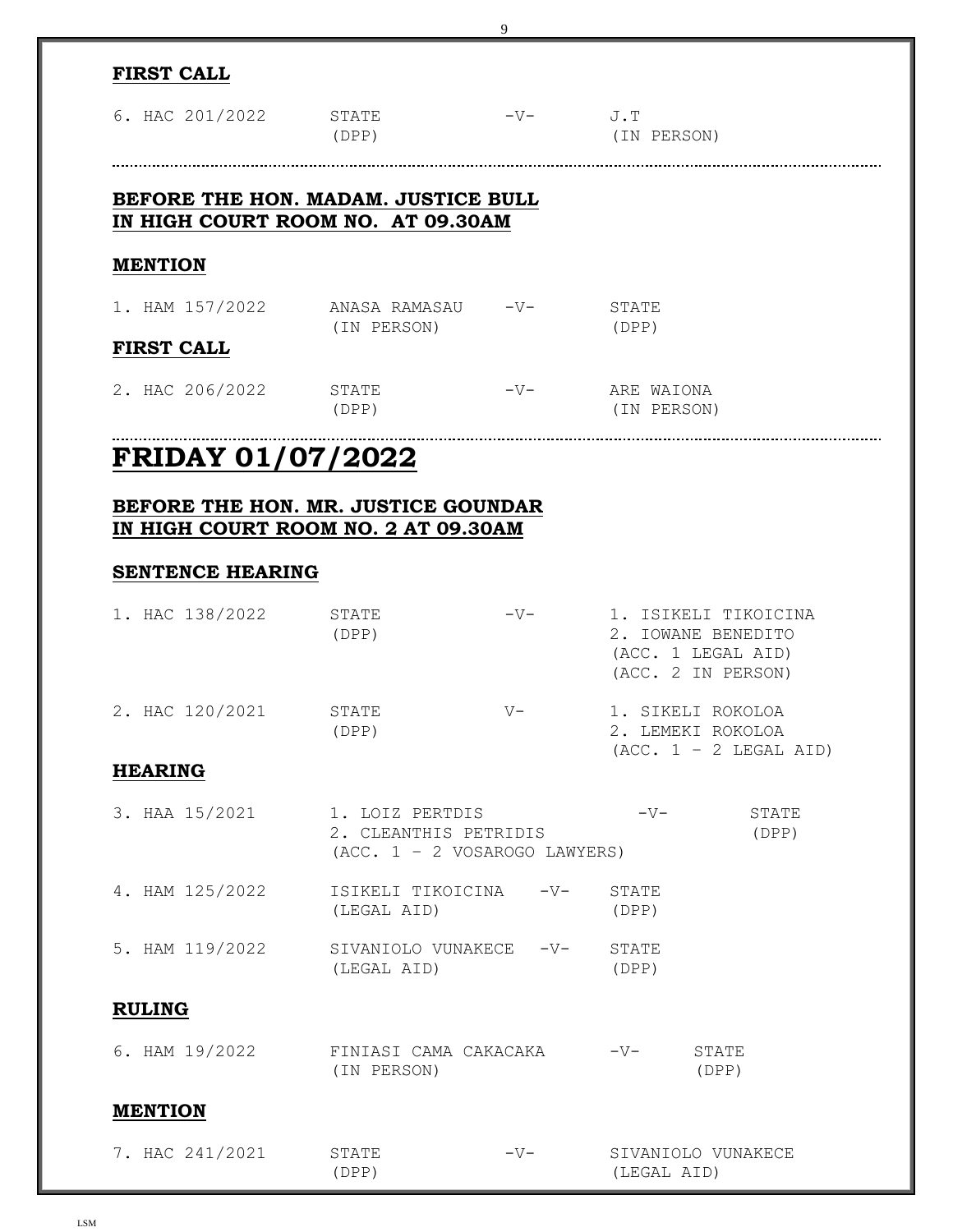| 8. HAC 62/2022                     | STATE<br>(DPP)                                               | $-V-$ | ILAITIA KUMI<br>(LEGAL AID)                                                                                   |
|------------------------------------|--------------------------------------------------------------|-------|---------------------------------------------------------------------------------------------------------------|
| 9. HBM 143/2021                    | ILAISA SOUSOI CARA -V-<br>(IN PERSON)                        |       | 1. ATTONEY GENERAL OFFICE<br>2. STATE<br>3. HUMAN RIGHT COMMISSION<br>(L/O)<br>(DPP)<br>(R.VANANALAGI & ASSO) |
| <b>JUDGMENT AT 10.00AM</b>         |                                                              |       |                                                                                                               |
| 10. HAC 33/2020                    | STATE<br>(DPP)                                               | $-V-$ | SAJNESH CHAND<br>(IN PERSON)                                                                                  |
| <b>HEARING AT 11.00AM</b>          |                                                              |       |                                                                                                               |
|                                    | 11. HAM 103/2022 TEVITA QAQA KAPAWALE<br>(TUIFAGALELE LEGAL) |       | -V- STATE<br>(DPP)                                                                                            |
| <b>MENTION AT 11.00AM</b>          |                                                              |       |                                                                                                               |
| 12. HAC 133/2022 STATE             | (DPP)                                                        |       | (TUIFAGALELE LEGAL)                                                                                           |
| <b>SENTENCE</b><br>1. HAC 391/2019 | STATE<br>(DPP)                                               | $-V-$ | 1. PENIASI KALI<br>2. RUPENI TILAKOKO<br>3. VODRITI KOLI<br>4. INOKE GADRE<br>(ACC. 1 LEGAL AID)              |
| <b>HEARING</b>                     |                                                              |       | $(ACC. 2 - 4 IN PERSON)$                                                                                      |
| 2. HAA 16/2021                     | IRAMI SERUWAI<br>(LEGAL AID)                                 | $-V-$ | STATE<br>(DPP)                                                                                                |
| PRE TRIAL CONFERENCE               |                                                              |       |                                                                                                               |
| 3. HAC 110/2022                    | STATE<br>(DPP)                                               | $-V-$ | AMINIO ROKOTUIVUNA<br>(LEGAL AID)                                                                             |
| 4. HAC 105/2022                    | STATE<br>(DPP)                                               | $-V-$ | TIKO DELAI<br>(LEGAL AID)                                                                                     |
| 5. HAC 144/2020                    | STATE<br>(DPP)                                               | $-V-$ | JOELI CAGILABA<br>(LEGAL AID)                                                                                 |
| <b>MENTION</b>                     |                                                              |       |                                                                                                               |
| 6. HAC 87/2022                     | STATE<br>(DPP)                                               | $-V-$ | SIKELI TIKOICINA<br>(IN PERSON)                                                                               |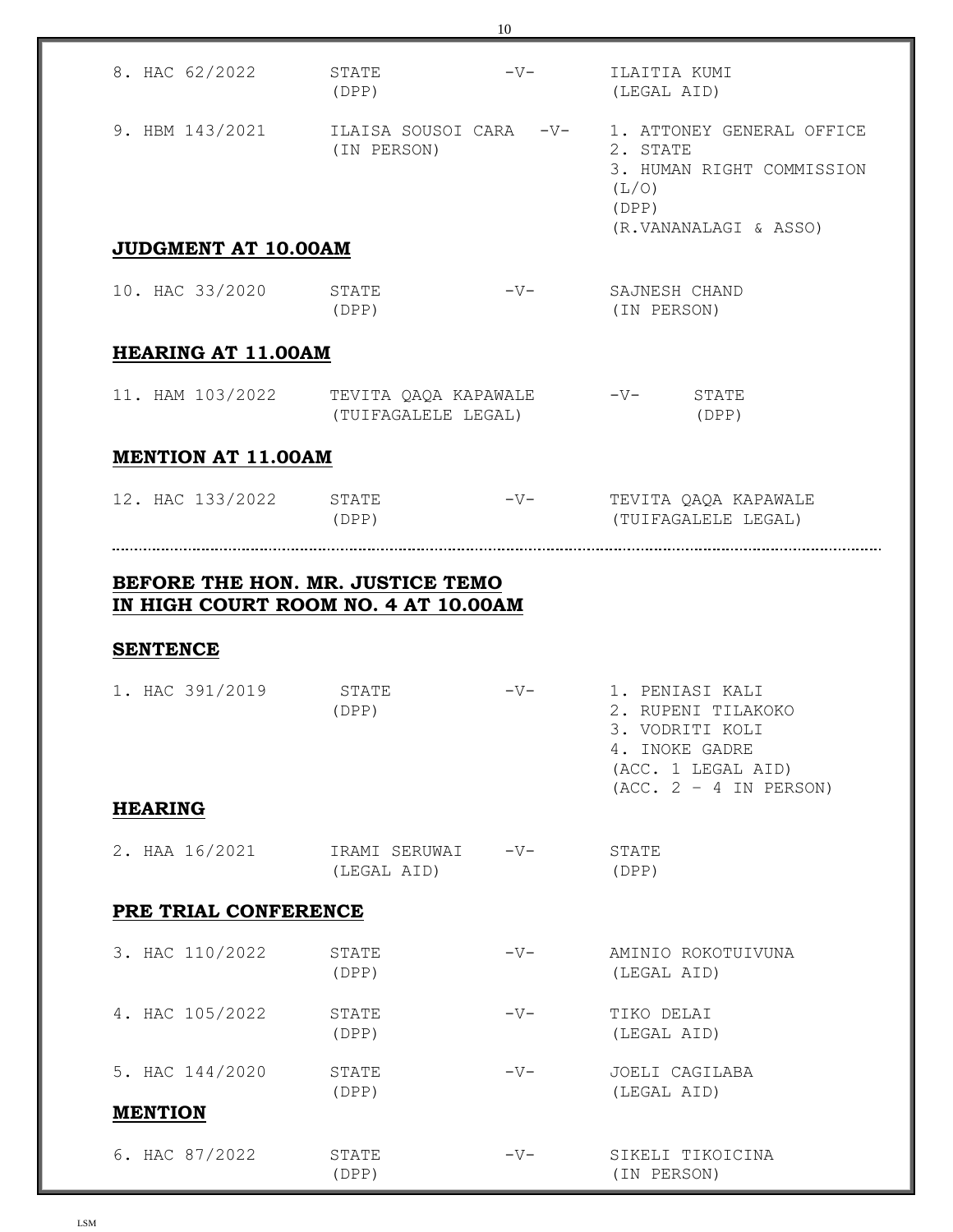|                                                                                                       |                                  | 11    |                                                                              |  |  |
|-------------------------------------------------------------------------------------------------------|----------------------------------|-------|------------------------------------------------------------------------------|--|--|
| <b>FIRST CALL</b>                                                                                     |                                  |       |                                                                              |  |  |
| 7. HAC 197/2022                                                                                       | STATE<br>(DPP)                   | $-V-$ | 1. ABRAHAM BALENAIVALU<br>2. SAMUEL DEAN<br>$(ACC. 1 - 2 IN PERSON)$         |  |  |
| BEFORE THE HON. DR. JUSTICE KUMARAGE<br>IN HIGH COURT ROOM NO. 1 AT 09.30AM                           |                                  |       |                                                                              |  |  |
| <b>MENTION</b>                                                                                        |                                  |       |                                                                              |  |  |
| 1. HC 004/2022                                                                                        | STATE<br>(DPP)                   | $-V-$ | NILESH LAL<br>(LEGAL AID)                                                    |  |  |
| 2. HAC 291/2021                                                                                       | STATE<br>(DPP)                   | $-V-$ | 1. ISIMELI LEDUA<br>2. MESAKE GAUNAVOU<br>$(ACC. 1 - 2 LEGAL AID)$           |  |  |
| JUDGMENT AT 11.00AM                                                                                   |                                  |       |                                                                              |  |  |
| 3. HACD 04/2022S                                                                                      | FICAC<br>(L/O)                   | $-V-$ | RATU SULIANO MATANITOBUA<br>(VOSAROGO LAWYERS)                               |  |  |
| <b>HEARING AT 02.00PM</b>                                                                             |                                  |       |                                                                              |  |  |
| 4. HAM 70/2022                                                                                        | AMITESH KUMAR -V-<br>(LEGAL AID) |       | STATE<br>(DPP)                                                               |  |  |
| BEFORE THE HON. MR. JUSTICE KULATUNGA<br>IN HIGH COURT ROOM NO. 10 AT 09.30AM<br>PRE TRIAL CONFERENCE |                                  |       |                                                                              |  |  |
| 1. HAC 92/2022                                                                                        | STATE<br>(DPP)                   | $-V-$ | 1. MOHAMMED RWYAZ<br>2. VIKASHNI KAJAL KUMAR<br>$(ACC. 1 - 2 A.K.SINGH LAW)$ |  |  |
| <b>MENTION</b>                                                                                        |                                  |       |                                                                              |  |  |
| 2. HAA 08/2022                                                                                        | NAUSHAD ALI<br>(IN PERSON)       | $-V-$ | STATE<br>(DPP)                                                               |  |  |
| 3. HAC 42/2021                                                                                        | STATE<br>(DPP)                   | $-V-$ | NASONI NAWANAWAILAGI<br>(LEGAL AID)                                          |  |  |
| 4. HAC 152/2022                                                                                       | STATE<br>(DPP)                   | $-V-$ | ILAISA NAILAVOTA<br>(LEGAL AID)                                              |  |  |

LSM